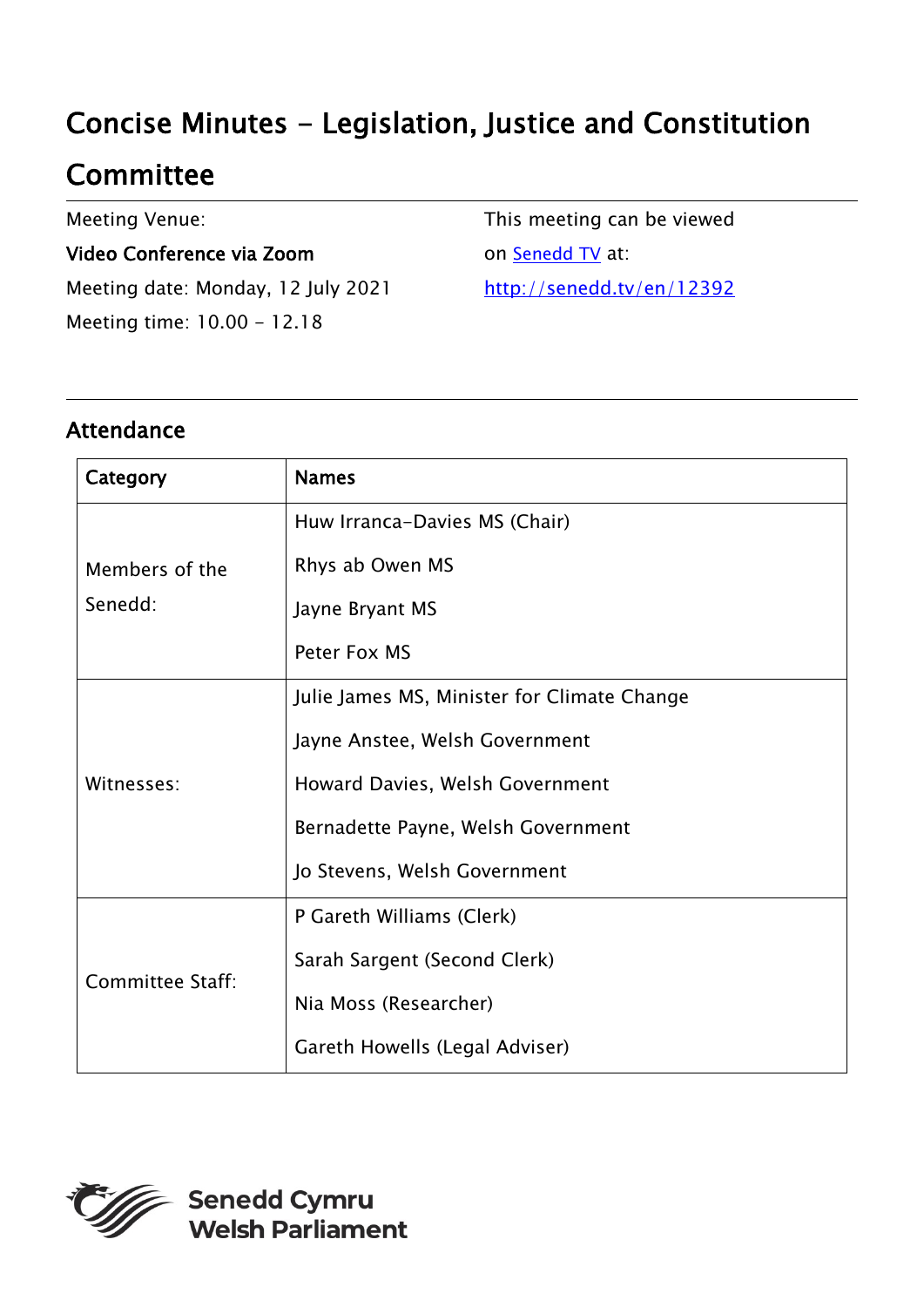### 1 Introductions, apologies, substitutions and declarations of interest

The Chair confirmed that, in accordance with Standing Order 34.19, he had determined that the public were excluded from the Committee's meeting in order to protect public health.

There were no apologies or substitutions.

### 2 Committee remit

Members noted the Committee's remit and responsbilities.

## 3 Legislative Consent Memorandum on the Environment Bill: Evidence session

The Committee received evidence from Julie James MS, Minister for Climate Change, in relation to the Welsh Government's Legislative Consent Memorandum on the Environment Bill. The Minister agreed to provide additional information to the Committee, which would be confirmed in correspondence.

## 4 Proposed negative instruments that raise no reporting issues under Standing Order 21.3B

4.1 pNeg(6)001 - The Food and Drink (Transitional Provisions) (Wales) (EU Exit) Regulations 2021

The Committee considered the instrument and was content that the negative procedure should apply.

- 5 Instruments that raise no reporting issues under Standing Order 21.2 or 21.3
- 5.1 SL(6)016 The Coronavirus Act 2020 (Early Expiry: Local Authority Care and Support) (Wales) Regulations 2021

The Committee considered the instrument and was content with the draft report.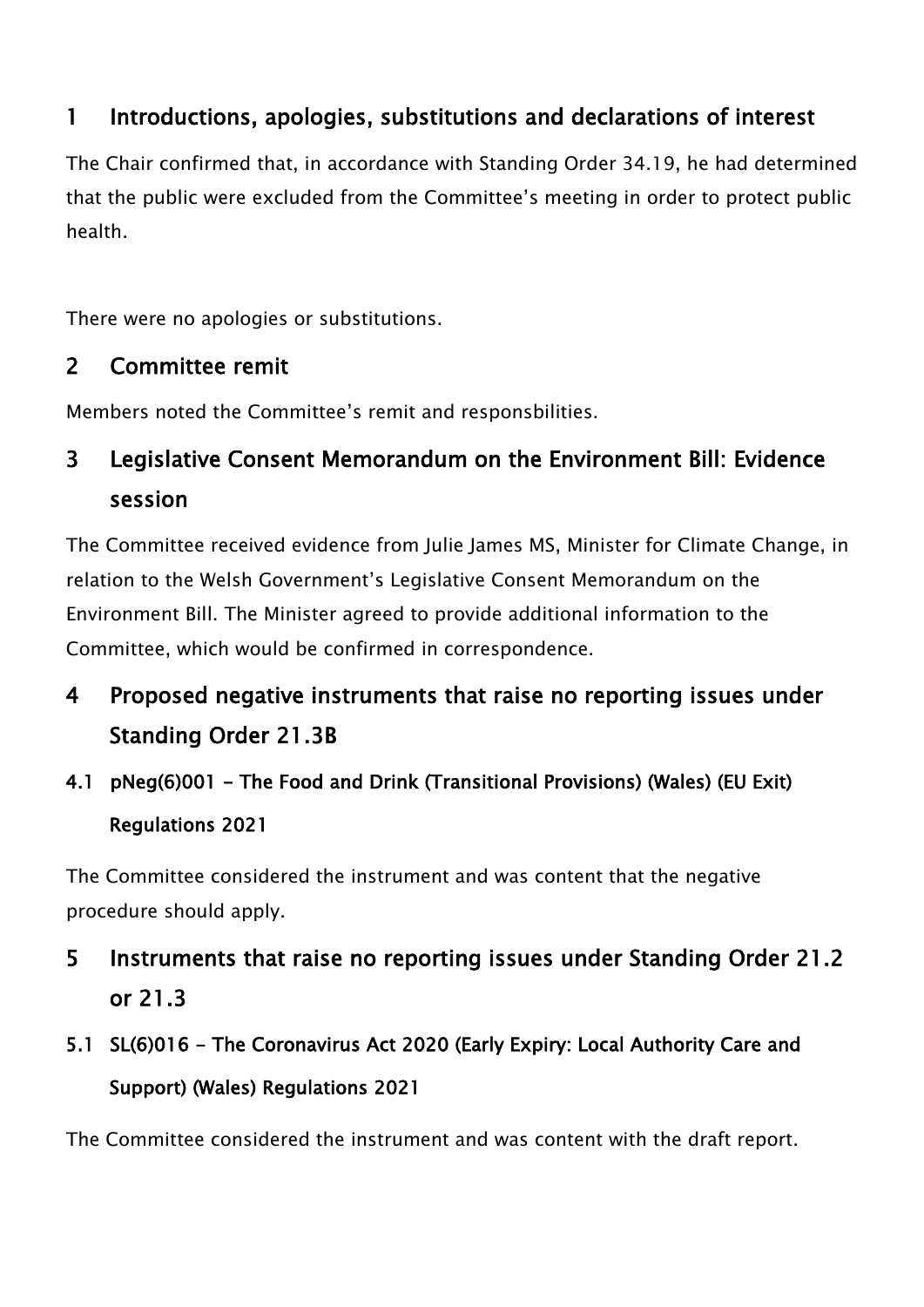## 5.2 SL(6)017 - The Care Planning, Placement and Case Review (Wales) (Amendment) Regulations 2021

The Committee considered the instrument and was content with the draft report.

## 6 Instruments that raise issues to be reported to the Senedd under Standing Order 21.2 or 21.3

6.1 SL(6)019 - The Business Tenancies (Extension of Protection from Forfeiture etc.) (Wales) (Coronavirus) (No. 2) Regulations 2021

The Committee considered the instrument and agreed to report to the Senedd in line with the reporting point identified.

# 6.2 SL(6)020 - The Health Protection (Coronavirus, International Travel and Public Health Information to Travellers) (Wales) (Miscellaneous Amendments) Regulations 2021

The Committee considered the instrument with the Welsh Government response and agreed to report to the Senedd in line with the reporting points identified.

### 6.3 SL(6)018 - The Additional Learning Needs and Education Tribunal (Wales) Act

#### 2018 (Consequential Amendments) Regulations 2021

The Committee considered the instrument with the Welsh Government response and agreed to report to the Senedd in line with the reporting point identified.

- 7 Instruments that raise issues to be reported to the Senedd under Standing Order 21.2 or 21.3 - previously considered
- 7.1 SL(6)009 The Health Protection (Coronavirus Restrictions) (No. 5) (Wales) (Amendment) (No. 11) Regulations 2021

The Committee noted the further response from the Welsh Government.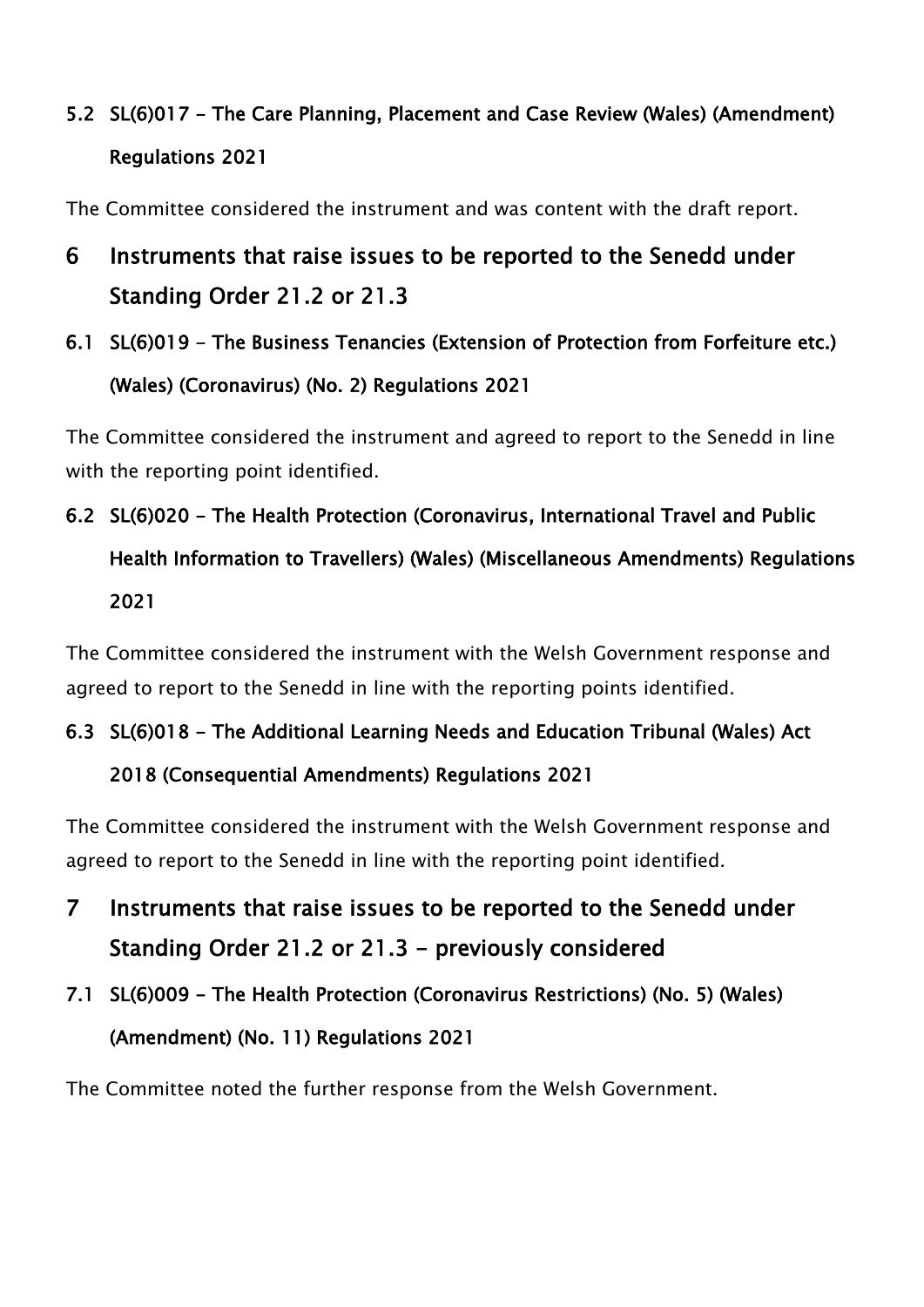# 7.2 SL(6)013 - The Coronavirus Act 2020 (Residential Tenancies: Extension of Period of Protection from Eviction) (No. 2) (Wales) Regulations 2021

The Committee noted the Welsh Government response.

## 8 Standing Order 30B Report: The European Union (Withdrawal) Act and Common Frameworks

The Committee noted the Welsh Government's statement and the UK Government's report.

### 9 Papers to note

## 9.1 Letter from the Minister for Finance and Local Government: Regulatory Impact Assessment code for subordinate legislation

The Committee noted the letter from the Minister for Finance and Local Government.

## 9.2 Letter from the Head of Wales Office, Royal College of Speech and Language Therapists: Potential inquiry

The Committee noted the letter from the Royal College of Speech and Language Therapists and in private, agreed to consider proposals for future work as part of its strategic planning in the autumn term.

### 9.3 Letter from the Minister for Rural Affairs and North Wales, and Trefnydd: The

### Official Controls (Extension of Transitional Periods) Regulations 2021

The Committee noted the letter from the Minister for Rural Affairs and North Wales, and Trefnydd.

### 9.4 Letter from the Auditor General for Wales: The Work of Audit Wales

The Committee noted the letter from the Auditor General for Wales.

## 10 Motion under Standing Order 17.42 to resolve to exclude the public from the remainder of the meeting

The Committee agreed the motion.